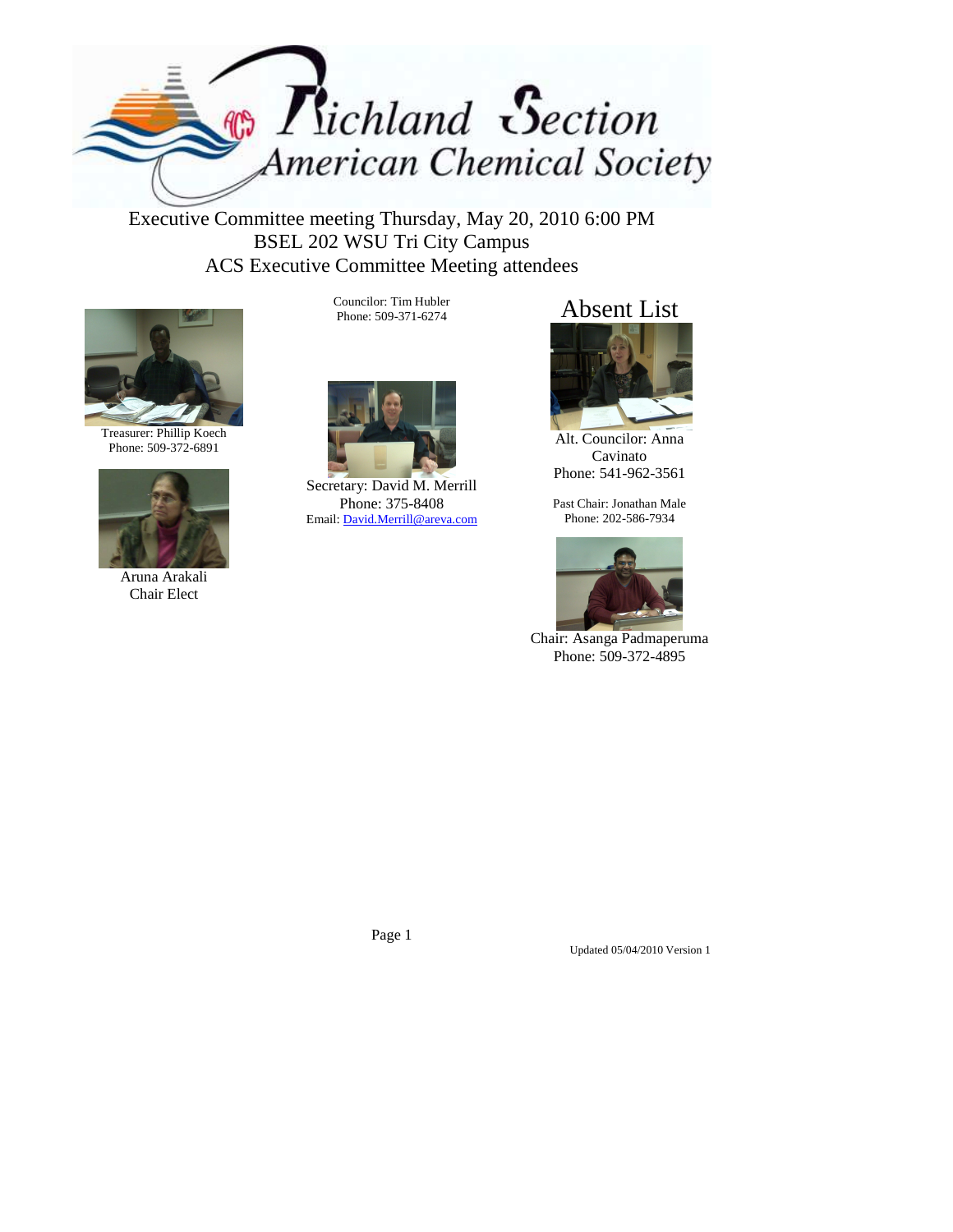

BSEL 202 WSU Tri City Campus

Continuation

#### 1. How do we bring visibility to the community?

- a. What can we physically do?
- b. We need to know what our priorities are?
- c. What are we doing for our members?
- d. Perhaps we should raise the dues to weed out those that are not truly interested?
- e. We have not had a tour for a long time. If we do not do things that engage the general membership they will not become involved.
- f. So what are the things that get many of our members interested in participating.
	- i. Cleaning up pollution?
	- ii. Awareness through **education** (Chemicals around us)
	- iii. Consider a change in emphasis to involve more people.
- 2. Read the ByLaws:

# Bylaw II — Objects

The objects of the Section shall be the encouragement and advancement of chemistry in the broadest manner possible, the increase and dissemination of chemical knowledge, the promotion of scientific interests and inquiry, the stimulation of professional interests, and the fostering of public welfare and education of its members.

- 3. The budget approval meeting had a few very vocal people.
- 4. We need to come up with some unique idea.
	- a. One year we had a tour of the Hops plant
	- b. Toured the Umatilla Depot before it started (The Commander was an ACS member)
	- c. The High purity Si plant tour
	- d. Aruna went on a tour of the Nine Canyon Windmill Project<sub>s</sub> (not ACS sponsored)
	- e. Boise Cascade would be a great place to consider
	- f. Tour of the AREVA plant
	- g. Aruna can provide an overview, of the WTP vitrification, project
- 5. Aruna checking on tour of Con-Agra Foods plant in Richland (Potatoes)
- 6. Continue discussion on Mission Statement
	- a. A year ago membership was opened to a broader group including environmental engineer, life sciences, etc.
	- b. So we need the statement on "central science."
	- c. We should add something that indicates measurable improvement

Page 2

**Deleted:** Pushing **Deleted: Deleted:** ?

**Deleted:** Wind Mills

| <b>Deleted:</b> get a tour                                       |
|------------------------------------------------------------------|
| <b>Deleted:</b> building                                         |
| <b>Deleted:</b> Clearance is a problem at<br>some locations with |
| <b>Deleted:</b> 30 day notice to attend.                         |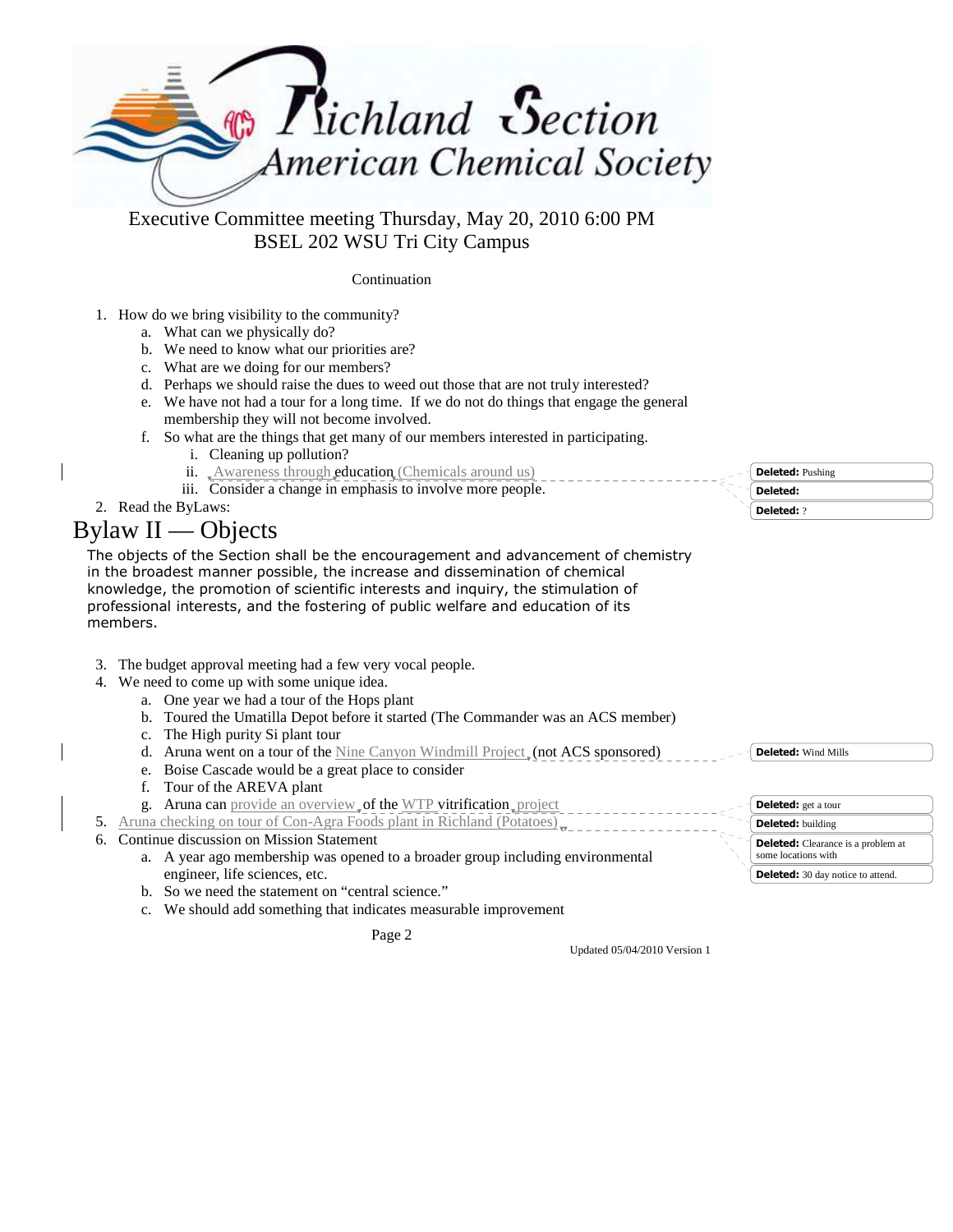

- d. Have a food fair "Know your Molecules"
- e. Increase the contact with newspapers, or radio, local businesses and community center.
- f. We could pull out a goal and publish it.
- g. What are we trying to do,
	- i. Enhance our members careers
	- ii. Be a resource center
	- iii. Education has been a center of focus in the past
	- iv. How do we support our community: "by scheduling talks", but we could do more by involving libraries, community centers, become more visible
- h. Mission Be a resource to our membership, and advance the broader chemical enterprise
- for the benefit of our people by advocating chemistry as the central science…
- 7. Action items
	- a. Aruna will elaborate on how we can be a resource to the community
	- b. Everybody try to write one and send it to Tim
	- c. As the kernel of the idea Tim wants us to
		- i. Promote chemistry as a central science
		- ii. Support the education of our community
	- d. Vision: improving the lives of our people.
	- e. Due this next Monday morning.
- Next meeting in early July, to be scheduled
- 9. 6:51 Adjourn

From the prior meeting here are the minutes:

- A. Mission: Discussion of our Local section Mission Statement
	- 1. Embraced our Membership
	- 2. To advance the broader chemistry enterprise and its practitioners for the benefit of Earth and its people.
	- 3. Advocate chemistry as the central science and enable others to see the value of chemistry
		- i. Tour are a great way of accomplishing this
		- ii. Industrial center is over half of chemists
		- iii. Get a break down of % of members of the various categories
			- 1. Education
			- 2. Industry
			- 3. Government
	- 4. What about the students that are not ACS members yet (We do have 37 of which 11 are from Richland and 8 from EOU).

Page 3

Updated 05/04/2010 Version 1

**Formatted:** Bullets and Numbering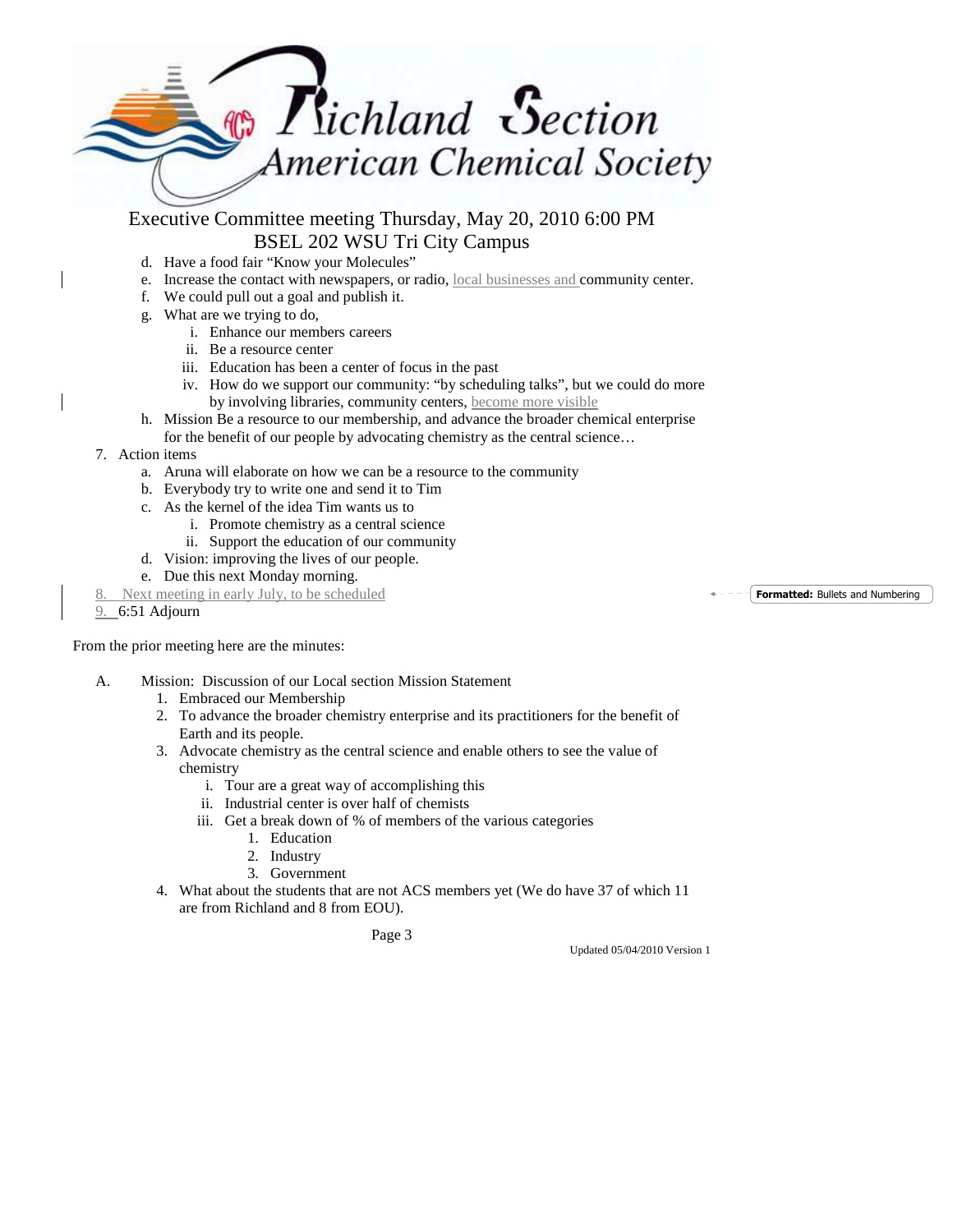

- 5. We have 480 local members of the Richland Section. At over 500 members we would be eligible to have two councilors. So do we want more members?
- 6. The strategic goal is to enhance the members experience and encourage a higher level of participation. (Tim)
- 7. Past fund raising comes from Norm which was consumed rapidly. If we had a strategic plan we may have been able to utilize our funds to promote our goals more effectively.
	- i. With a strategic plan we can go to local businesses with a request not only for funds but also for in kind donations or opportunities.
- 8. We need to review what we are attempting to do and determine the level of funding or donations in kind that we hope to obtain.
- 9. Reviewing what comes in without doing any "Fund Raising", we receive about \$9000 that is not earmarked. In addition to those funds we also receive funds earmarked for
- 10. Portland ACS does not go to the general ACS membership for the budget. We should of course show the budget to the general membership. Currently our Richland Section By Laws require the budget be voted on by the general membership with sufficient notice to the general membership.
- 11. Currently only 6 people of the 480 have requested the printed news letter. 350 to 400 per newsletter, but recently we paid only \$112.50
- 12. What have we done well in the past
	- i. Reaching out to the public
		- 1. i.e. create a new local section
		- 2. Family Affair Booth
		- 3. BSA Merit Badge
	- ii. We used to do the tours
	- iii. We used to have high attendance at our speaker meetings
- 13. What should we have done
	- i. Minority Support
		- 1. How about Native American support
		- 2. A person at WSU allowed students to come into lab but it could have been a liability problem
		- ii. What do people think of chemists? Should we
- B. Vision
	- 1. Improving people's lives through the transforming power of chemistry
	- 2. Objects read from our current By Laws, seem to fit into the National vision
	- 3. Build on: We are a resource to the local ACS membership (the following brainstorming ideas were discussed)
		- i. and Local Public

Page 4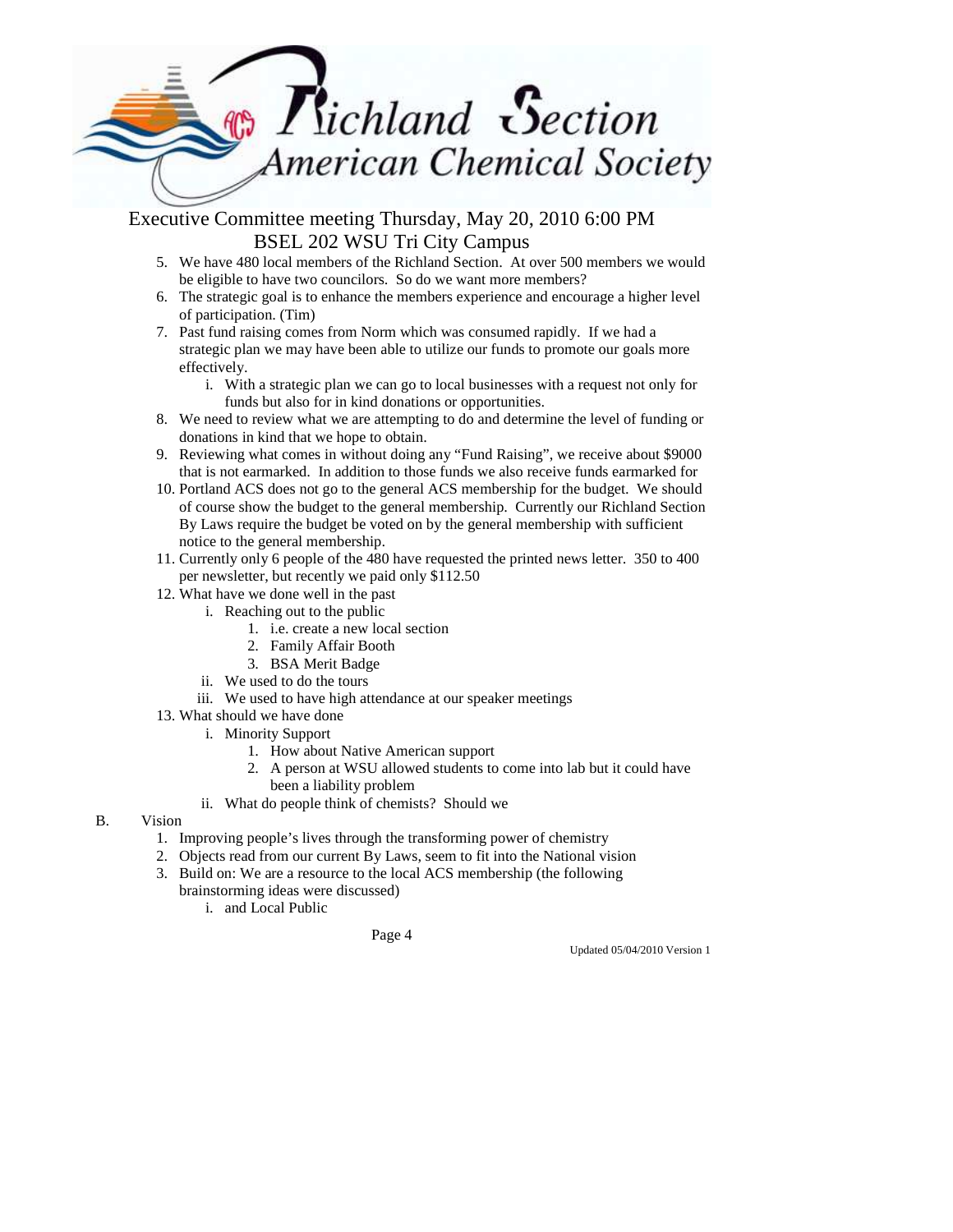

- ii. and our government (i.e. Brad Smith runs government interaction for ACS) Some concerns were discussed about taxes and how our tax status would be effected if we state "influencing government" as part of our vision or mission statement.
- iii. Education for our members
- iv. Career opportunities for our members
- v. Advocates or ambassadors for our local members and the work they are performing
- vi. Example is the "Endowment Fund" by Glen Crosby and Mort Hoffman which funds high school teacher's an award amount plus travel expenses (Based on a \$300,000 investment from donations from the community).
- vii. The number of student members is low. (Annual cost is only \$30 for students).
- viii. Discuss expenditures on student careers versus ACS member's careers. In the past local ACS sections have created a job clearing house. ACS already has a electronic clearing house. Discussed face time, versus electronic support. ACS will wave dues for unemployed members. Perhaps we should simply inform our local members of how to navigate the web page to get to the employment opportunity. The clearing house had many people looking for work, but not many jobs.
- ix. We have a rich history including Lee Berger's book. We also have a very active portion of our membership in Eastern Oregon.
- x. Organized industrial tours as well as better advertising of our speakers further in Advance.
- C. Discussion on how we are spending our funds
	- 1. When we support students we really should only support
- D. Goals
	- 1. Increase outreach to industry
		- i. Have at least one industrial tour
			- 1. for members
			- 2. invite general public?
	- 2. Help members meet their professional goals
		- i. Tour of the ACS website utilities (two paragraph in newsletter)
		- ii. Have a leadership course
		- iii. Stipends for our members to attend ACS leadership training sessions
		- iv. Harvard business courses (42 courses) person who completes ten of these gets free trip to National ACS meeting
		- v. Have a pizza party and review ACS governance, and cover
		- vi. First ten to contact us get stipend

Page 5